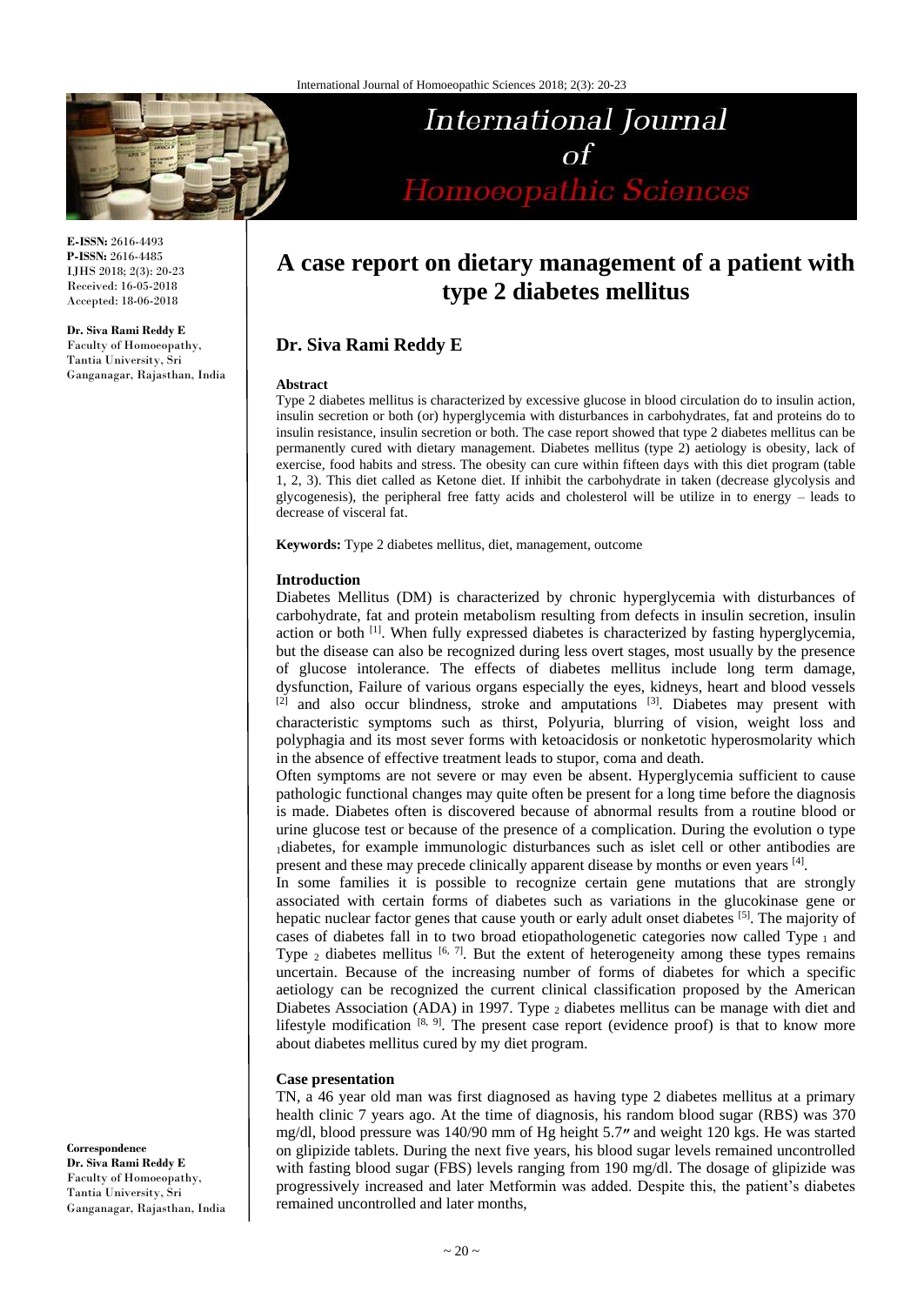He was also diagnosed to have hypertension and hypercholesterolaemia (cholesterol level was 358 mg/dl, with elevated low density lipoprotein (LDL) of 208 mg/dl. High density lipoprotein (HDL) level was 34 mg/dl). The patient was started on anti hypertensive (tab. Telma H) to control his blood pressure, started treatment for the hypercholesterolaemia (Tab. Atorvastatin 20mg per day). Despite being on regular treatment and follow up, he continued gaining weight and his diabetes was never well controlled. He was referred to a hospital months ago for uncontrolled diabetes. At that time, his fasting blood sugar (FBS) was 400 mg/dl. Random Blood Glucose was 300 mg/dl and HbA1c was 10.07%. He was diagnosed as having uncontrolled diabetes mellitus (type 2). However all electrolyte levels, serum albumin and albumin globulin ratio were normal. Despite being on medication, TN's diabetes was not well controlled and he developed complications (hypertension, hypercholesterolaemia). Although doctors who attended to him gave him dietary advice, his weight progressively increased and he had become obese. Discussions with the hospital dietician during TN's case taking revealed that TN had not really attempted to change his diet that was high in fat and carbohydrates. Further sessions between dietician and TN's wife revealed that TN loved home cooked food and would get angry if his wife did not cook tasty and glucose food. His usual meals for the day would be chicken biryani for breakfast, followed by chicken soup for mid morning fruit juices, rice with 2–3 pieces of chicken /meat / fish for lunch, a multiple variety of biscuits for tea time and again biryani rice for dinner. His favorite drinks were coca cola, thumbs up and other types of sweet drinks. He felt that taking his medication regularly was enough to control his illness and he was not worried about his increasing weight gain.

#### **Management of Diabetes in This Patient**

The physicians at the hospital modified TN's medication. In addition to new diabetic medication (he was started on glipizide + metformin bd), he was given medication for his hypertension, hypercholesterolaemia. In addition to these medications, TN and his wife were also counselled by the hospital dietician on a monthly basis. Also no change in TN physical and blood values also. Taking into account TN's multiple diseases, my team drew up a diabetic menu for him. Before my diet program starting TN values are total cholesterol: 350 mg/dl, triglycerides: 510mg/dl, LDL: 200mg/dl, HDL: 30 mg/dl, VLDL: 40 mg/dl, HBA1C: 10.7% (figure 1). The main aim of the diet was to control his diabetes and hypercholesterolaemia. He was not put on any strict protein diet. However, he was advised to control the amount of carbohydrates in his food. TN's wife was educated on healthy cooking with no carbohydrates, and also told to monitor TN's diet. TN had to completely stop carbohydrates and more fat, protein. His wife was advised to use oil like coconut oil, olive oil, butter, cheese in place of the refund oil that she had been using. Recommendations given to TN and wife were: fish, only sea salt, home masala, 6 eggs per day, skinless chicken, very lean meat and do not eat all carbohydrate foods like rice, chapatti, sweets, raw banana, fruits, beet root, potatoes, all refined oils, sugar, milk, corn, bread, elephant yam, sweet potato, tapioca, green peas, colocasia, sweet corn, curd, ice creams, fruits,

fast foods, sweets, cold drinks, panner (not more than 70 grams), carrots, carbohydrate contain vegetables, panner, tomatoes and onion (more than 3/ day) along with fruits also. His wife finally changed his diet by modifying her cooking following my counselling. In addition to this, TN was also counselled regarding his steps (Table 3), liquid and solid diet program. He was advised to have food only on hungry (eat as you wish when TN feel hungry, should not eat for every hour or two, eat when TN feel really hungry (when body asks TN to eat).

TN did first ten days liquid diet program (Table 1) and later on 20 days solid diet program (Table 2). After ten days liquid diet program, his FBS had reduced to 160 mg/dl, PPBS was 300 mg/dl and HbA1c was 9.0 %, total cholesterol: 250 mg/dl, triglycerides: 300mg/dl, LDL: 150mg/dl, HDL: 40 mg/dl, VLDL: 30 mg/dl (figure 2). After twenty days of solid diet program, his total cholesterol: 182 mg/dl, triglycerides: 140mg/dl, LDL: 91 mg/dl, HDL: 68 mg/dl, VLDL: 28 mg/dl and FBS was 87 mg/dl, PPBS was 130 mg/dl, Hba<sub>1</sub>c was 6% (figure 3). The outcome in TN's case was extremely good. Not only did this change in diet manage to control his blood sugar and cholesterol levels, but also he came to body weight 70 kgs (before treatment 120 kgs),

A well planned low carbohydrate diet (no carbohydrates) can actually lead to a better cholesterol profile, not a harmful one. I obese patients, a ketogenic diet has been shown too significantly (within 24 weeks): decrease weight, decrease BMI, decrease total cholesterol, Triglycerides, increase HDL levels and decrease LDL levels. A ketogenic diet eliminates glucose creating foods that can cause inflammation and damage to the arteries. Since your body has less glucose available to make cholesterol, total cholesterol levels will drop. You can also expect a drop in triglyceride levels, as eating carbohydrates spikes your triglyceride levels. So, a great decrease in carbohydrates means lower triglyceride readings. Ketogenic diet means low carbohydrates, high fat and medium protein.

**Table 1:** Liquid Diet Chart

| Liquid                                                  | <b>Quantity Per Day</b>  |
|---------------------------------------------------------|--------------------------|
| lemon juice                                             | $3$ to 4                 |
| coconut oil/ghee/butter/olive oil/milk<br>cream/cheese) | 70 grams                 |
| Water                                                   | 4-5 litters              |
| All vegetable soup                                      | $\frac{1}{2}$ - 1 litter |
| Green Tea                                               | $2 - 3$ times/day        |

\* Result can be depending up on individual.

| <b>Table 2: Solid Diet Chart</b> |  |  |
|----------------------------------|--|--|
|----------------------------------|--|--|

| Food                                                   | Quantity<br>Per Day |
|--------------------------------------------------------|---------------------|
| coconut oil/ghee/butter/olive oil/milk cream)          | 70 grams            |
| Boiled eggs                                            | $5 - 6$             |
| Dry fruits (Almond, pista, accurate, pumpkin seeds,    |                     |
| water melon seeds, sun flour seeds, flax seeds, sesame | $7 - 10$            |
| seeds)                                                 |                     |
| Non veg/ veg (drum stick leaves, sorrel leaves, fenug  |                     |
| reek, spinach, amaranth, Malabar spinach, coriander    | $250 - 300$ g       |
| leaves, cabbage, cauliflower etc.,)                    |                     |

\* Result can be depending up on individual.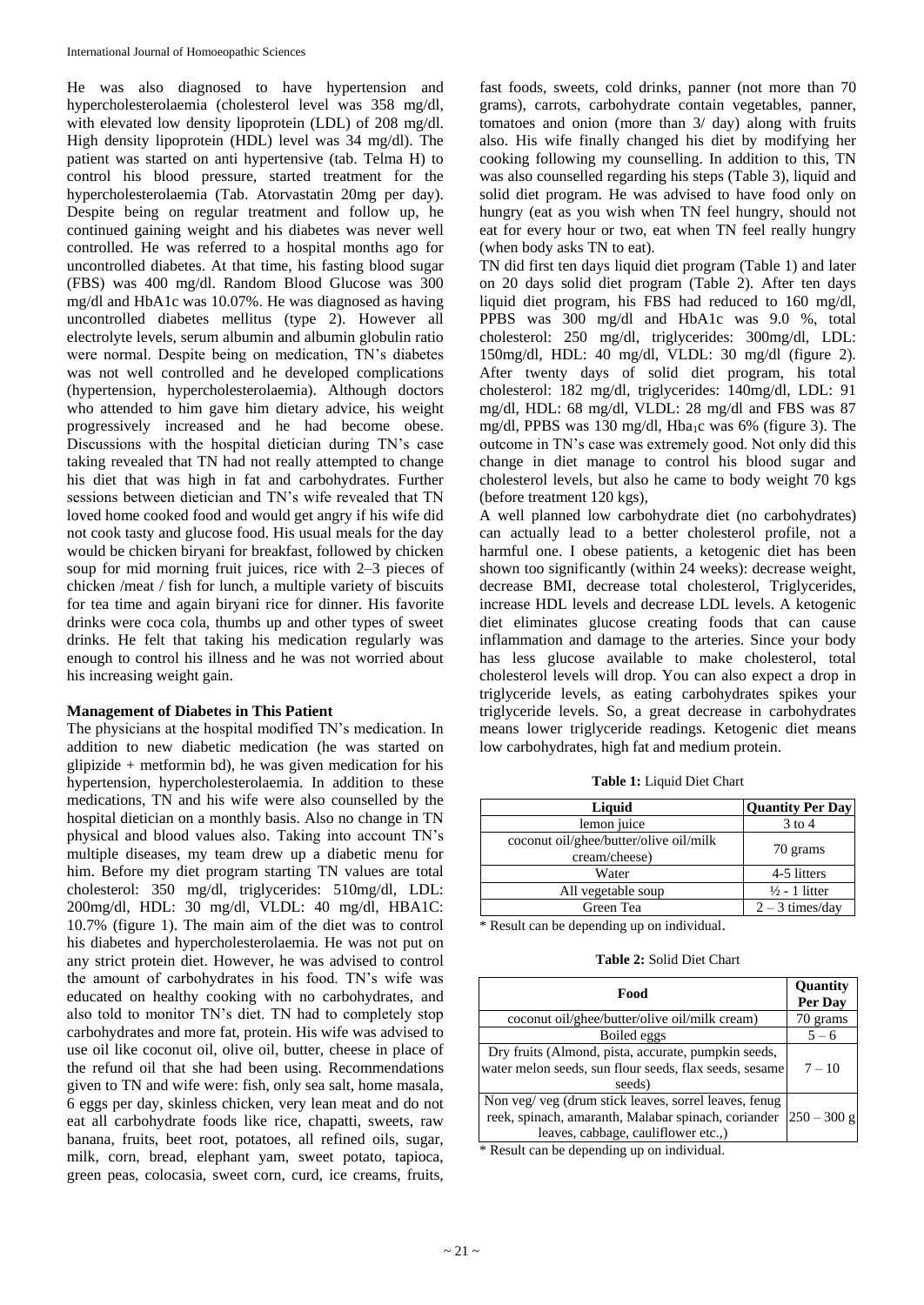| <b>Steps</b> | <b>Per Day Required</b>                                                                            |
|--------------|----------------------------------------------------------------------------------------------------|
|              | Every individual should take 3 to 4 lemon juice (can take with water or butter milk without salt). |
| Step 1       | Preparation of butter milk should be two spoons curd and one liter water.                          |
| Step 2       | 70 grams direct consume fat (coconut oil/ghee/butter/olive oil)                                    |
| Step 3       | Should drink 4 liters of water                                                                     |
| Step 4       | One multi vitamin/day                                                                              |

**Table 3:** Steps of Diet Chart

\* Result can be depending up on individual.

| <b>VYR LABORATORY, KNL</b>       |                               | <b>VYR LABORATORY, KNL</b>                                                                                                                                                                                                                                                                                                     |                                         |
|----------------------------------|-------------------------------|--------------------------------------------------------------------------------------------------------------------------------------------------------------------------------------------------------------------------------------------------------------------------------------------------------------------------------|-----------------------------------------|
|                                  | Date: 1/07/2018               | Patient Name: Mr. TN                                                                                                                                                                                                                                                                                                           | Date: 1/07/2018                         |
| Patient Name: Mr. TN             | Ref. by: Self                 | Age: 46 years                                                                                                                                                                                                                                                                                                                  | Ref. by: Self.                          |
| Age: 46 years                    | Bill No: 74061/18             | Sex: Male                                                                                                                                                                                                                                                                                                                      | <b>Bill No: 77668/18</b>                |
| Sex: Male                        |                               | <b>UPID PROFILE (UP)</b>                                                                                                                                                                                                                                                                                                       |                                         |
| <b>Fasting Plasma Glucose</b>    |                               | <b>Test Name</b>                                                                                                                                                                                                                                                                                                               | Result                                  |
|                                  | <b>Results</b>                | <b>Serum status</b>                                                                                                                                                                                                                                                                                                            | : Clear                                 |
| <b>Fasting Plasma Glucose</b>    | $: 230$ mg/dl                 | <b>Triglycerides</b>                                                                                                                                                                                                                                                                                                           | $\leq$ 510 mg/dL                        |
| (Method) COO POD)                |                               | Deadlined - GPO-PODS                                                                                                                                                                                                                                                                                                           |                                         |
| Post Lunch Plasma glucose (PLPG) | :400 mg/dl                    | <b>Total Cholesterol</b>                                                                                                                                                                                                                                                                                                       | $= 350$ mg/di.                          |
| 2hrs post lunch plasma glucose   |                               | <b>Branford CHOO PCKY</b>                                                                                                                                                                                                                                                                                                      |                                         |
| (Method: GOD-POD)                |                               | <b>LDL</b> Cholesterol                                                                                                                                                                                                                                                                                                         | $\frac{1}{200}$ mg/dl.                  |
|                                  | :10.7%                        | <b>Imatted Officers</b>                                                                                                                                                                                                                                                                                                        |                                         |
| <b>HBAIC</b>                     |                               | <b>HDL Cholesterol</b>                                                                                                                                                                                                                                                                                                         | $\approx 30$ mg/dL                      |
| <b>Random Blood Glucose</b>      | : 300 mg/dL                   | <b>Constraint Environments International Professor (Inc.)</b>                                                                                                                                                                                                                                                                  | $1.40$ mg/dl                            |
|                                  |                               | <b>VLDL</b>                                                                                                                                                                                                                                                                                                                    |                                         |
|                                  |                               | <b>Designation of the Automobile</b>                                                                                                                                                                                                                                                                                           |                                         |
|                                  | Sankar R<br><b>Biochemist</b> | Comments/Interpretation:<br>Clipsed prestite is a panel of blood tests that serves as an initial broad medical screening tool for abnormalities in<br>Spids, the results of this tests can identify certain genetic diseases and can determine approximate mas for<br>EVD, certain forms of percreatitis and other diseases. ) |                                         |
| Release date: 1/7/2018; 18:12:17 | sample type: Fluoride plasma  | Release date: 1/7/2018; 11:20:13                                                                                                                                                                                                                                                                                               | <b>Binchemist</b><br>sample type; Serum |

**Fig 1:** Before diet program

|                                   | <b>VYR LABORATORY, KNL</b>       | <b>VYR LABORATORY, KNL</b>                                                                                                                                                                                                                                                                          |                                            |
|-----------------------------------|----------------------------------|-----------------------------------------------------------------------------------------------------------------------------------------------------------------------------------------------------------------------------------------------------------------------------------------------------|--------------------------------------------|
| <b>Parison Navne Mr. TN</b>       | Date: 10/07/2018                 | Patient Name: Mr. TN                                                                                                                                                                                                                                                                                | Date: 10/07/2018                           |
| April 46 years                    | Right by Salt                    | Age: 46 years                                                                                                                                                                                                                                                                                       | Ref. by: Self                              |
| Sea Male                          | <b>Bill No: 171301/18</b>        | <b>News: Made-</b>                                                                                                                                                                                                                                                                                  | <b>Bill No: 110461/18</b>                  |
|                                   |                                  |                                                                                                                                                                                                                                                                                                     |                                            |
|                                   | <b>Easting Plasma Glucose</b>    | <b>LIPID PROFILE (LP)</b>                                                                                                                                                                                                                                                                           |                                            |
|                                   | <b>Results</b>                   | <b>Test Name</b>                                                                                                                                                                                                                                                                                    | <b>Result</b>                              |
| <b>Fasting Plasma Glucose</b>     | $: 160$ mg/dl                    | Service status                                                                                                                                                                                                                                                                                      | $2$ Clear                                  |
| <b>SAMPLE GOOD POOR !!</b>        |                                  | <b>Triglycerides</b>                                                                                                                                                                                                                                                                                | $1.300$ mg/dL                              |
|                                   | Post Lunch Plasma glucose (PLPG) | <b>Emanthewal - North PORTS</b>                                                                                                                                                                                                                                                                     |                                            |
| 2hrs post lunch plasma glucose    | :300 mg/dl                       | <b>Total Cholesterol</b>                                                                                                                                                                                                                                                                            | $250 \,$ mg/dl.                            |
| <b>IMARTHAM: GOO PCKIE</b>        |                                  | <b><i>Constituted CHOIS POINT</i></b>                                                                                                                                                                                                                                                               |                                            |
|                                   |                                  | <b>LDL</b> Cholesterol                                                                                                                                                                                                                                                                              | $= 150$ mg/dL                              |
| HBAIC                             | $9.0\%$                          | <b>Emathioph Calculations</b>                                                                                                                                                                                                                                                                       |                                            |
|                                   |                                  | <b>HDL Cholesterol</b>                                                                                                                                                                                                                                                                              | $=40$ $mg/dL$                              |
|                                   |                                  | <b>Emething Engineers Investmentational</b>                                                                                                                                                                                                                                                         | $\pm$ 30 mg/d).                            |
|                                   |                                  | <b>VEDL</b>                                                                                                                                                                                                                                                                                         |                                            |
|                                   |                                  | <b>Smathnest Auto Automotive</b>                                                                                                                                                                                                                                                                    |                                            |
|                                   |                                  | Comments/Interpretation                                                                                                                                                                                                                                                                             |                                            |
| 501                               |                                  | . Upod profile is a panel of blood tests that serves as an initial broad medical screening tool for abnormalities in<br>ligads, the results of this tests can identify certain genetic diseases and can determine approximate risks for<br>CVD, certain forms of pancreatitis and other diseases. ) |                                            |
|                                   |                                  | Release date: \$1/7/2018; 20:12:06                                                                                                                                                                                                                                                                  | <b>Bicuchurenist</b><br>sample type: Serum |
| Release date: 10/7/2018; 15:10:11 | sample type: Fluoride plasma     |                                                                                                                                                                                                                                                                                                     |                                            |

**Fig 2:** During diet program

| <b>VYR LABORATORY, KNL</b>                                                                                                                                                                                                                                                                          |                                                                                          | <b>VYR LABORATORY, KNL</b>        |                                  |
|-----------------------------------------------------------------------------------------------------------------------------------------------------------------------------------------------------------------------------------------------------------------------------------------------------|------------------------------------------------------------------------------------------|-----------------------------------|----------------------------------|
| Patient Name: Mr. TN                                                                                                                                                                                                                                                                                | Date: 30/07/2018                                                                         | Patient Name: Mr. TN              | Date: 30/07/2018                 |
|                                                                                                                                                                                                                                                                                                     | Ref. by Self                                                                             | Age: 46 years                     | Ref. by: Self                    |
| Age: 46 years                                                                                                                                                                                                                                                                                       | <b>Bill No: 254196/18</b>                                                                | Sex: Male                         | Bill No: 300492/18               |
| Sex: Male<br><b>LIPID PROFILE (LP)</b>                                                                                                                                                                                                                                                              |                                                                                          |                                   |                                  |
|                                                                                                                                                                                                                                                                                                     | <b>Result</b>                                                                            |                                   |                                  |
| <b>Test Name</b>                                                                                                                                                                                                                                                                                    |                                                                                          |                                   | <b>Fasting Plasma Glucose</b>    |
|                                                                                                                                                                                                                                                                                                     |                                                                                          |                                   | <b>Results</b>                   |
| Serum status                                                                                                                                                                                                                                                                                        | $1$ Clear                                                                                | <b>Fasting Plasma Glucose</b>     | : 87 mg/dl                       |
| <b>Triglycerides</b>                                                                                                                                                                                                                                                                                | $= 140$ mg/dl.                                                                           | (Method: GOD-POD)                 |                                  |
| <b>SAMPAIN - SPO POET</b>                                                                                                                                                                                                                                                                           |                                                                                          |                                   | Post Lunch Plasma glucose (PLPG) |
| <b>Total Cholesterol</b>                                                                                                                                                                                                                                                                            | $1.182$ mg/dL                                                                            |                                   |                                  |
| <b>ENGINEERING</b>                                                                                                                                                                                                                                                                                  |                                                                                          | 2hrs post lunch plasma glucose    | $: 130$ mg/dl                    |
| <b>LDL</b> Cholesterol                                                                                                                                                                                                                                                                              | $1.91$ mg/dL                                                                             | (Method: GOD-POD)                 |                                  |
| <b>Engineering Scientists</b>                                                                                                                                                                                                                                                                       |                                                                                          |                                   |                                  |
| HDL Cholesterol                                                                                                                                                                                                                                                                                     | 1 68 mg/dL                                                                               |                                   | :6.0%                            |
|                                                                                                                                                                                                                                                                                                     |                                                                                          | <b>HBAIC</b>                      |                                  |
| <b>VLDL</b>                                                                                                                                                                                                                                                                                         | $\pm$ 28 $\text{mg/dl}$                                                                  |                                   |                                  |
| <b>Smartford Exhibitions</b>                                                                                                                                                                                                                                                                        |                                                                                          |                                   |                                  |
|                                                                                                                                                                                                                                                                                                     |                                                                                          |                                   |                                  |
| Conversents/Interpretation:                                                                                                                                                                                                                                                                         |                                                                                          |                                   |                                  |
| Light profile is a panel of blood tests that serves as an initial broad medical screening tool for abnormalities in<br>Relific, the results of these tests can identify certain genetic diseases and can determine approximate risks for<br>CVD, certain forms of pancreatins and other diseases. ) |                                                                                          |                                   | <b>Biochemist</b>                |
|                                                                                                                                                                                                                                                                                                     |                                                                                          |                                   |                                  |
| <b>ALL MOUTH CONVENITIONS IN A REPORT</b>                                                                                                                                                                                                                                                           | <b>Andelson</b><br>T. subbalakshumma se xi-ri<br><b>Blochemist</b><br>sample type: Serum | Release date: 30/7/2018; 12:07:02 | sample type: Fluoride plasma     |

**Fig 3:** After diet program